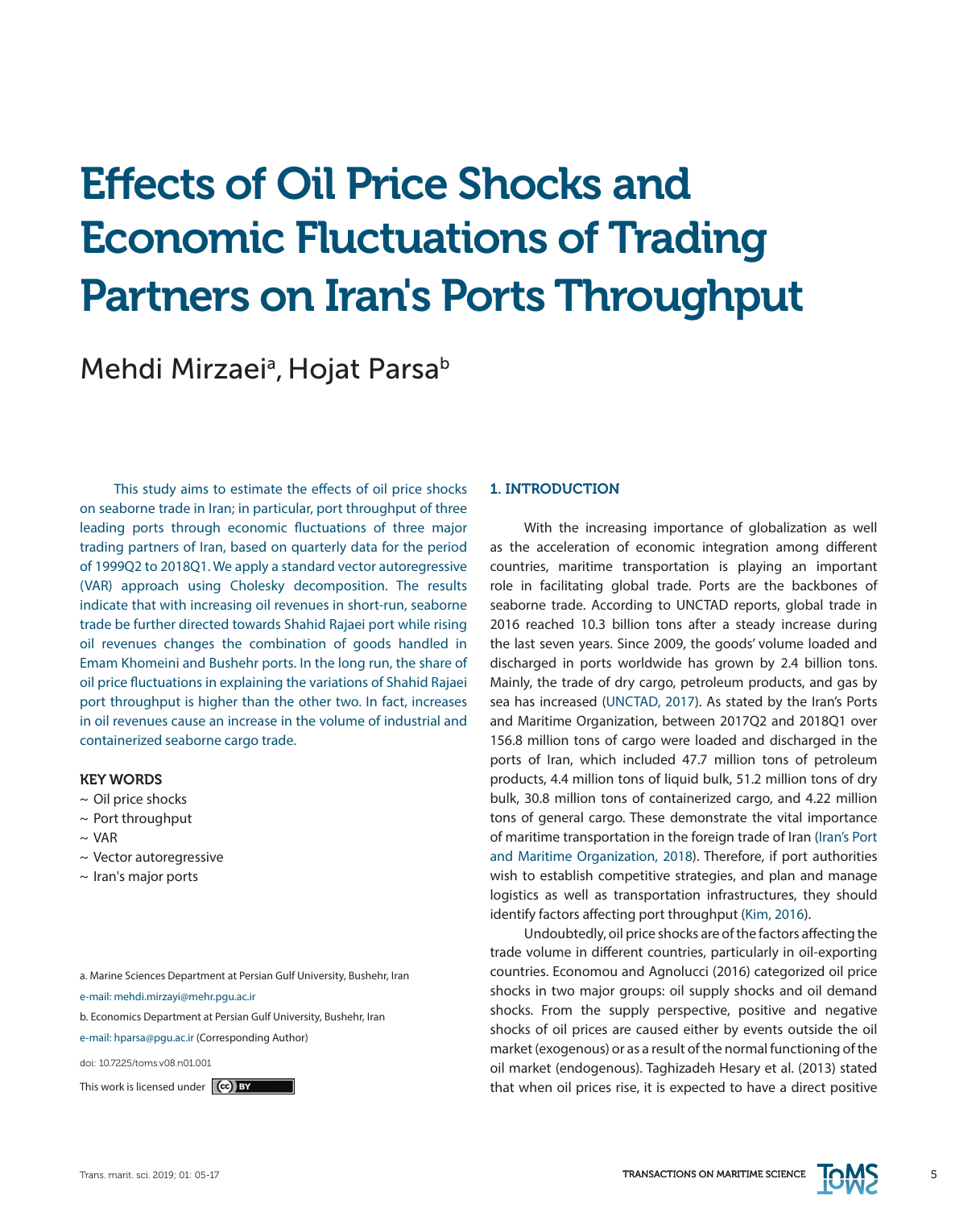effect on oil exporting countries that are raising oil revenues. On the other hand, for oil-importing countries this price increase is considered as a negative supply shock. As a result, the energy importer's demand is reduced, and this indirect effect is expected to be negative for oil-exporting countries. This adverse effect will increase the energy-exporting country's revenue lower than expected. Also, increasing revenues of oil-exporting countries will enable oil-importing countries to export more goods to these countries, which has a direct positive effect on the foreign trade sector of oil-exporting countries' trading partners.

Furthermore, world seaborne trade continues to be largely determined by developments in the world economy and trade. Although the relationship between economic output and merchandise trade seems to be shifting, with an observed decline in the growth ratio of trade to the gross domestic product over the recent years, the demand for maritime transport services remains heavily dependent on the performance of the world economy. Thus, industrial activity, economic output, merchandise trade, and seaborne trade shipments are positively correlated (UNCTAD, 2017).

Iran is the second largest oil producer in the Organization of the Petroleum Exporting Countries (OPEC, 2005). In such circumstances, any shock in oil markets could have a huge impact on Iran's economic structure. An examination of the structure of foreign trade in OPEC member countries shows that the major share of exports in these countries is dedicated to oil and petroleum products. On the other hand, import in these countries depends heavily on foreign exchange earnings from oil exports. As a result, any change in oil prices will affect imports, production, and economic growth in these countries. Therefore, the analysis of various perspectives of foreign trade in OPEC member countries is important. These countries have similar trading partners. The majority of exports in these countries are to countries such as the United States, Germany, England, France, Italy, China, Japan, Spain, India, South Korea, and the Netherlands. Thus, analyzing the effects of economic fluctuations of OPEC member trading partners is a central issue in the development of foreign trade in these countries.

As stated above, seaborne trade and especially ports are the leading actors in the foreign trade sector in every country. This study aims to investigate the effects of oil price shocks on port throughput in three major ports in Iran through economic fluctuations of its three major trading partners. Some research works have studied the effects of shocks to oil prices on macroeconomic variables in oil-exporting countries (Korhonen and Ledyaeva, 2010; Le and Chang, 2013; Raheem, 2017). Another group of studies estimated the effect of oil price volatilities on terms of trade and real effective exchange rate in oil exporting

countries (Dauvin, 2014; Volkov and Yuhn, 2016; Basher et al., 2016; Chen et al., 2016). The results of all these studies indicate that oil price shocks affect the trade sector of oil-exporting countries in the long run and short run, and this impact varies depending on the economic development and dependence of these countries on oil export. Farzanegan and Markwardt (2007) studied the dynamic relationship between oil price shocks and macroeconomic variables in Iran using a VAR approach. The results showed that on the supply side of the economy, rising oil prices would increase terms of trade and the real exchange rate. Furthermore, Hesary et al. (2013) evaluated the impacts of oil price shocks on oil-producing and consuming economies. The results indicated that oil producers (Iran and Russia) benefit from indirect effects through their trading partners. What distinguishes this research from previous studies is that this research is the first attempt to study the impacts of oil price shocks on Iran's seaborne trade through trading partners.

This study uses quarterly data from 1999 Q2 to 2018 Q1, i.e. a period that covers US military strike on Iraq in 2003 and U.S economic sanction against Iran. It analyses the impacts of oil price shocks on the port throughput of three major ports in Iran, i.e. Shahid Rajaei, Emam Khomeini, and Bushehr, through economic fluctuations of Iran's major trading partners. The sample of trading partners consists of three countries: China, South Korea, and Germany. Since the volatility of each port throughput directly and indirectly affects the port's income, the volume of investment in the port, the level of employment, the results of this study can provide policy insights to help port authorities' policymakers to develop seaborne trade policies.

The following sections of the paper are structured as follows: data used in the study is described in Section 2; Section 3 discusses the VAR methodology applied; Section 4 presents the empirical results, and Section 5 summarizes the main results.

#### 2. DATA

In this paper, we use ten variables: seasonal average of Iran's heavy crude oil spot price (LIROP), Gross Domestic Product (GDP) in constant market prices of 2010 for China, Germany, and South Korea (LGDPCH, LGDPGE, LGDPKO) as representative of economic fluctuations of the major trading partners, tonnage of goods loaded and discharged in Shahid Rajaei, Emam Khomeini as well as Bushehr ports (LRALOUN, LEMLOUN, LBULOUN), and the number of vessels handled by sample ports (LRAVH, LEMVH, LBUVH). The tonnage of goods loaded and discharged, and the numbers of vessels handled by ports are used as indicators of port throughput.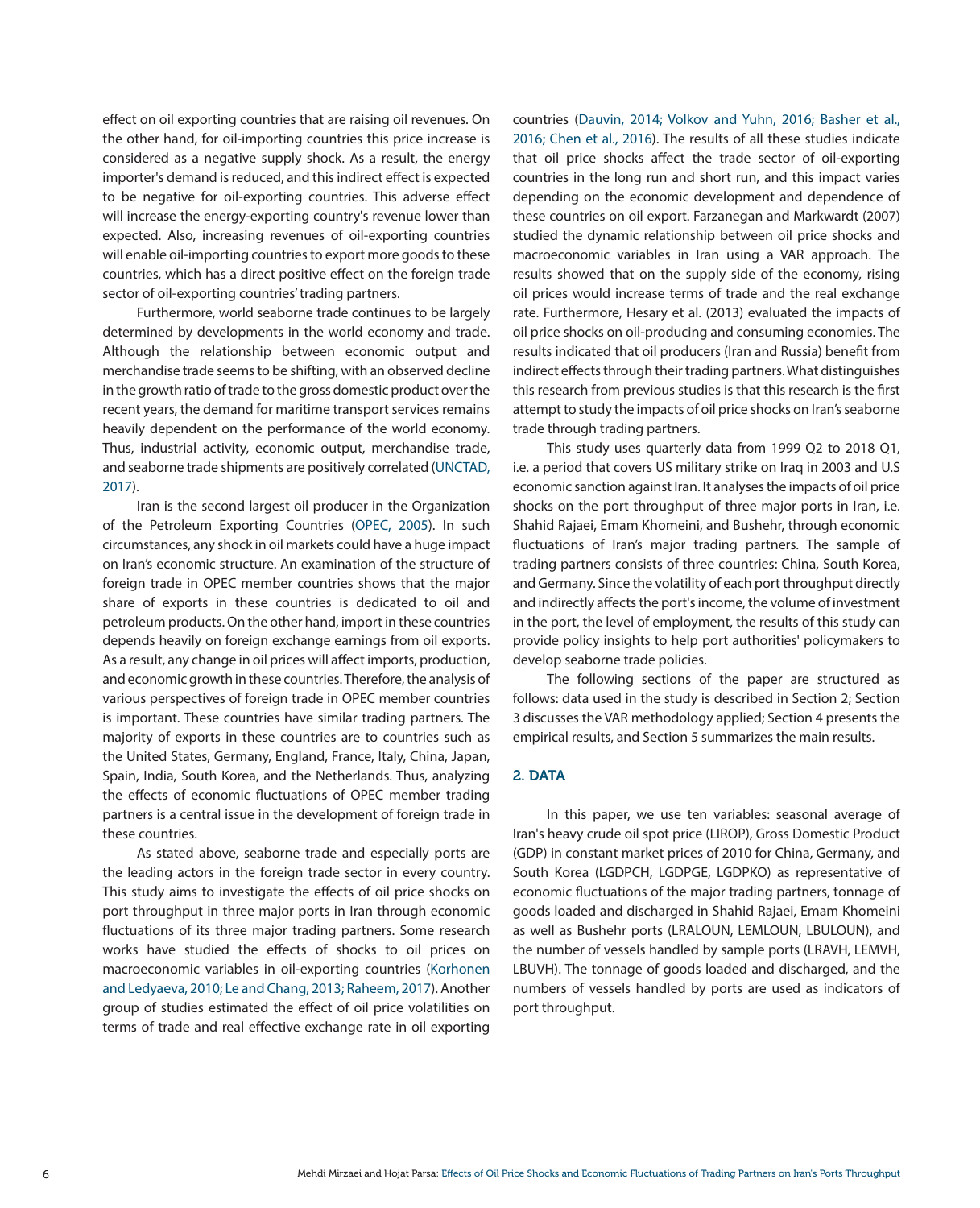The oil price refers to the spot price of the benchmark barrel of different crude oils. The seasonal average of Iran's heavy crude oil price is derived from Iran's heavy oil spot prices (\$/B), monthly data of OPEC Reference Basket (ORB), and corresponding

components' spot prices (Figure 1). As shown in Figure 1, oil price trend is unpredictable and high volatility is a key characteristic in this market.



#### Figure 1.

The Seasonal average of Iran's heavy crude oil price (\$/B) (Source: OPEC 2018).



# Figure 2.

Tonnage of goods loaded and discharged in Iran's major ports (tons) (Source: Iran's Port and Maritime Organization 2018).

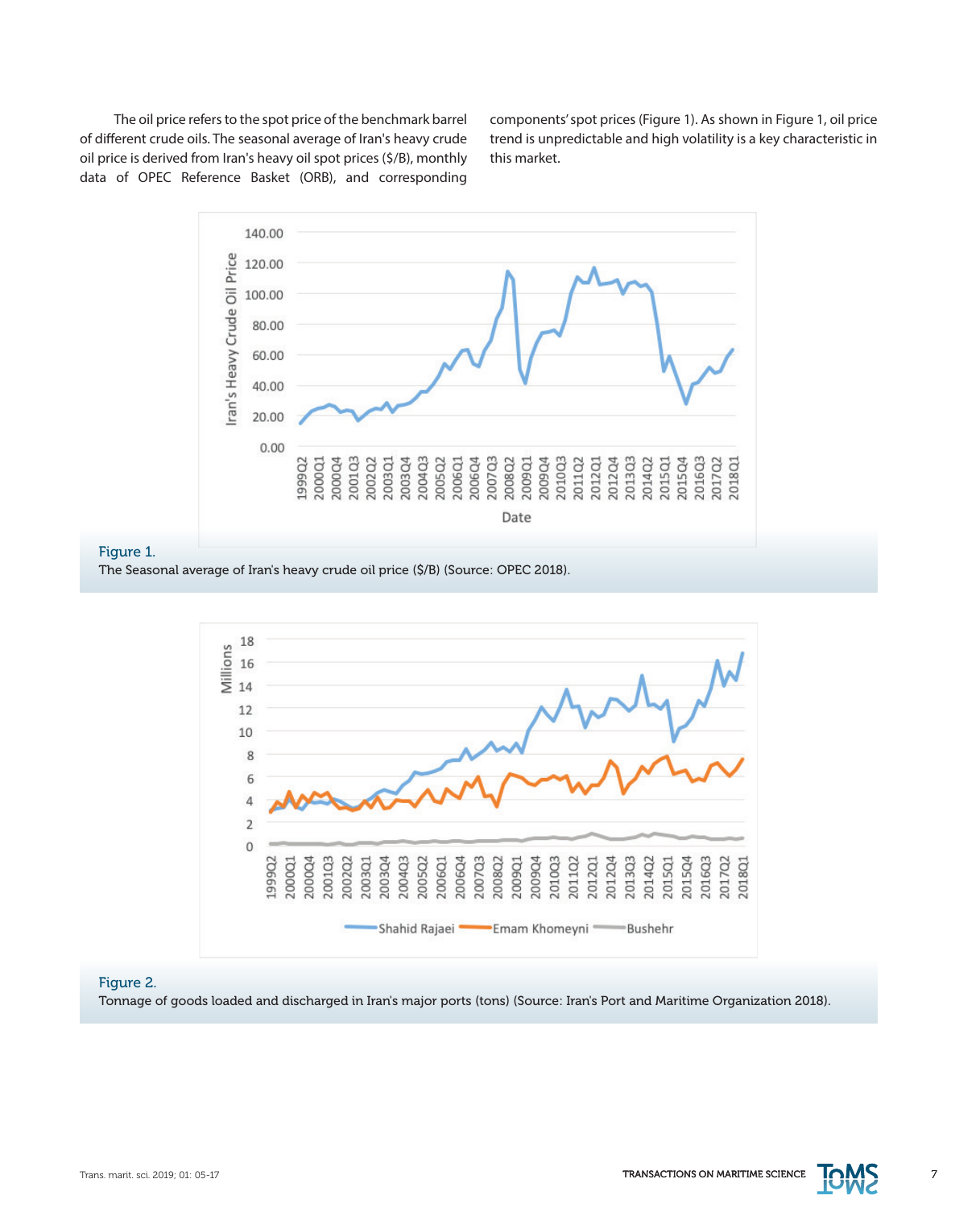



GDP in constant prices of 2010 is the sum of gross value added by all the resident producers in the economy, plus any product taxes, and minus any subsidies not included in the value of the products. It is calculated without making deductions for depreciation of fabricated assets or depletion and degradation of natural resources. Data are in constant 2010 U.S. dollars. Dollar figures for GDP are converted from domestic currencies using 2010 official exchange rates.

Figure 3.

The United States Bureau of Transportation (2017) defines port throughput as the amount of cargo or number of vessels a port handles over time. The tonnage of goods loaded and discharged for each port is the loading and unloading tonnage of non-oil cargoes including dry bulk, liquid bulk, containerized, and general cargoes. In addition, the number of vessels handled by each port includes vessels whose deadweight tonnage<sup>1</sup> is greater than or equal to 1,000 tons. For this research, data for the throughput of each port were obtained from Iran's Port and Maritime Organization data portal (Figures 3 and 4).

In order to take into account the effects of the Joint Comprehensive Plan of Action (JCPOA), we have employed a dummy variable (D1)<sup>2</sup>. After 2010, when sanctions became more comprehensive, and oil price decreased to 60 dollars per barrel in 2009, the exports reduced dramatically to about 20 billion dollars

in 2010. Besides, oil export was reduced to 1 million barrels per day. After the removal of sanctions in the first half of 2017, the exports were increased to an average of 50 billion dollars, and the imports reached 40 billion dollars. Also, during the same period oil exports rose from 1 million barrels per day to nearly 2.5 million barrels per day (Mehdi-Zadeh, 2018).

# 3. METHODOLOGY

In order to investigate the response of Iran's major ports throughput to changes in Iran's crude oil prices and economic fluctuations of Iran's three major trading partners, we apply a standard vector autoregressive approach. The VAR approach provides us with a framework in which changes in a variable are related to changes in its own lags and changes in other variables plus the lags of those variables (Farzanegan and Markwardt, 2017). This approach emphasizes that in modelling, and especially in determining the endogenous and exogenous variables, all variables should be considered as endogenous. In the analysis of VAR models and the use of their results, Forecast Error Variance Decomposition and Impulse Response Functions (IRF) are usually used. Less attention is paid to criteria such as the significance of the coefficients using t statistic; since in VAR models the explanatory variables usually have strong multicollinearity, t statistics cannot be a reliable criterion for the suitability of variables. Our standard VAR model of order p is presented in Equation 1:

*<sup>1.</sup> It is a measure of how much a vessel can carry.*

*<sup>2.</sup> The JCPOA or the Iran Nuclear deal was signed on July 14, 2015 by Iran and five permanent members of the UN Security Council plus Germany. It officially went into effect in January 2016.*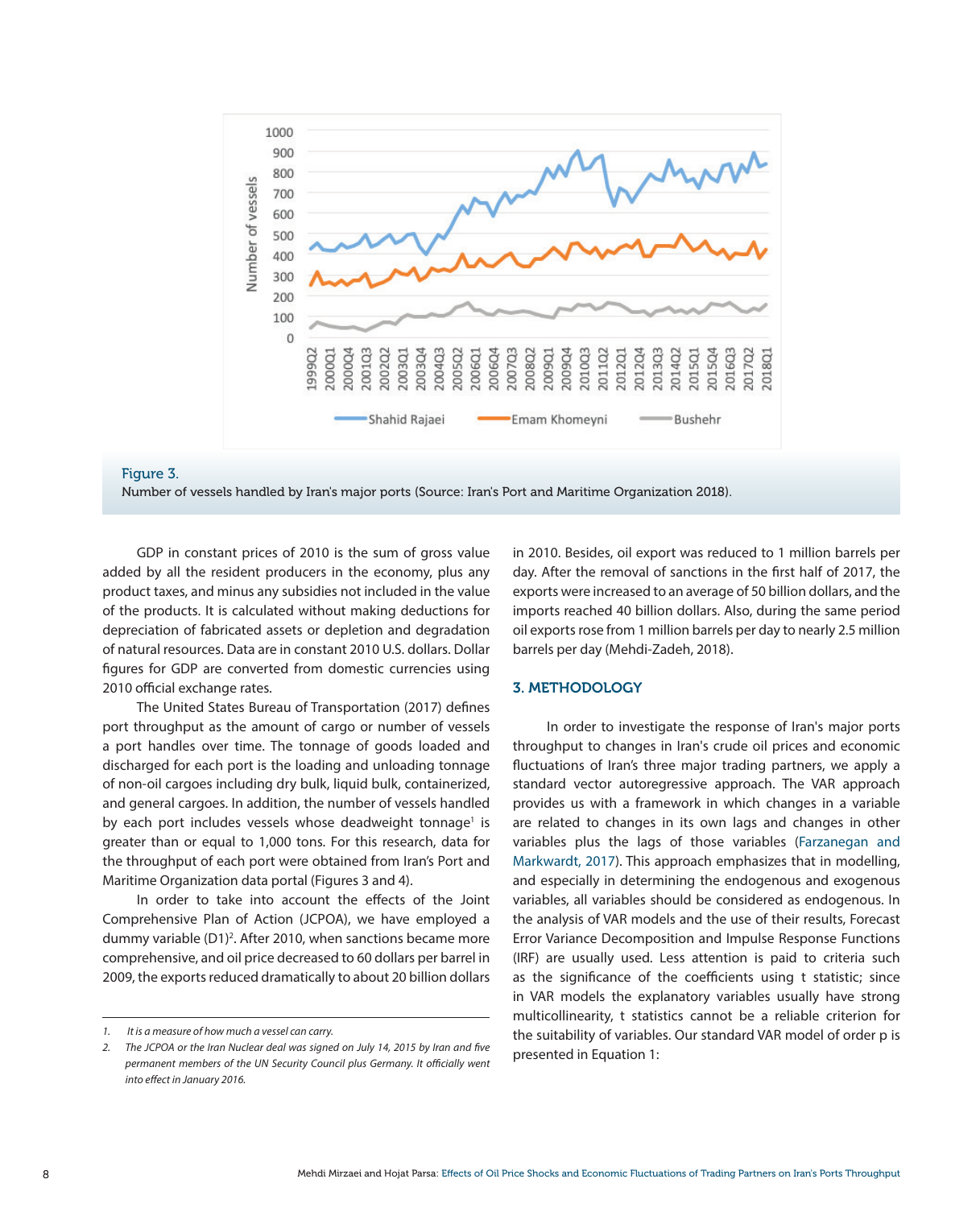in which  $z_t$  is the vector of exogenous variables,  $y_t$  is the vector of endogenous variables,  $ε<sub>t</sub>$  is the innovation process, *Ai* and *B* are coefficient matrices, and *p* is the lag length. In the present study, the vector of endogenous variables for each

 $y_t = A_1 y_t + ... + A_p y_{t-p} + Bz_t + \varepsilon_t$  (1)

VAR model, according to Cholesky decomposition, includes the seasonal average of Iran's heavy crude oil price (LIROP), GDP in the constant market prices of 2010 for China, Germany, and South Korea (LGDPCH, LGDPGE, LGDPKO), number of vessels handled by each port (LRAVH, LEMVH, LBUVH), and tonnage of goods loaded and discharged in each port (LRALOUN, LEMLOUN, LBULOUN). Given the optimal lag length of one, VAR models can be presented as the matrix forms below:

| LRAVH <sub>t</sub>   |       |          |          |          |          |          |          |          |                |          |          |          |          |          |          |          |          |          |          |          |          |          |          |          |          |          |          |          |          |          |          |          |          |          |          |          |          |          |          |          |          |          |          |          |
|----------------------|-------|----------|----------|----------|----------|----------|----------|----------|----------------|----------|----------|----------|----------|----------|----------|----------|----------|----------|----------|----------|----------|----------|----------|----------|----------|----------|----------|----------|----------|----------|----------|----------|----------|----------|----------|----------|----------|----------|----------|----------|----------|----------|----------|----------|
| LRALOUN <sub>t</sub> | $V_1$ | $V_2$    | $A_{12}$ | $A_{22}$ | $A_{23}$ | $A_{24}$ | $A_{25}$ | $A_{26}$ | $LRAUON_{t-1}$ | $U_{21}$ |          |          |          |          |          |          |          |          |          |          |          |          |          |          |          |          |          |          |          |          |          |          |          |          |          |          |          |          |          |          |          |          |          |          |
| LIBOPCH <sub>t</sub> | $V_2$ | $A_{31}$ | $A_{32}$ | $A_{33}$ | $A_{34}$ | $A_{35}$ | $A_{36}$ | $A_{37}$ | $A_{38}$       | $A_{39}$ | $A_{30}$ | $A_{34}$ | $A_{35}$ | $A_{36}$ | $A_{37}$ | $A_{38}$ | $A_{39}$ | $A_{30}$ | $A_{34}$ | $A_{35}$ | $A_{36}$ | $A_{37}$ | $A_{38}$ | $A_{39}$ | $A_{30}$ | $A_{34}$ | $A_{35}$ | $A_{36}$ | $A_{37}$ | $A_{38}$ | $A_{39}$ | $A_{30}$ | $A_{34}$ | $A_{35}$ | $A_{36}$ | $A_{37}$ | $A_{38}$ | $A_{39}$ | $A_{30}$ | $A_{34}$ | $A_{35}$ | $A_{36}$ | $A_{37}$ | $A_{38}$ |

We assume that the first variable in the pre-specified ordering of variables has a significant impact on the dynamics of VAR models. In the ordering of all three equations, oil price shocks are considered as the most important endogenous variables. Since Iran is one of the main suppliers of crude oil in the world, and crude oil is the main source of government revenues, many macroeconomic variables such as terms of trade and real exchange rates are affected by oil price fluctuations, which as a result affects the trade sector of the country and trade relationships with major trading partners.

It is argued that if variables follow a I(1) process, we should not use their first differences because in VAR models the aim is to determine the correlation between the variables, not the estimation of the parameters. Moreover, Sims (1980) stated that differencing might cause losing information when there are cointegration vectors in a model.

In the first step, we need to check the order of integration of our variables and the existence of cointegrating vectors. Augmented Dickey-Fuller (1979) and Philips-Perron (1983) tests have been applied to examine the order of integration. The results are shown in Table 1. The results for both tests indicate that all the variables follow I (1) process. Considering that all the variables are stationary after first differencing, we analyze the existence of a relationship among the variables in the long run. Johansen cointegration tests (see Johansen, 1991, 1995) with considering all the five deterministic trend models are used. The number of cointegrating relations is shown in Tables 2 to 4. The results indicate the existence of a long-run relationship between variables. The optimal lag length is determined based on the Schwarz information criterion (SC), and Hannan-Quinn information criterion (HQ) for each VAR model is 1. The details of lag length selection are presented in Tables A1 to A3 in Appendix

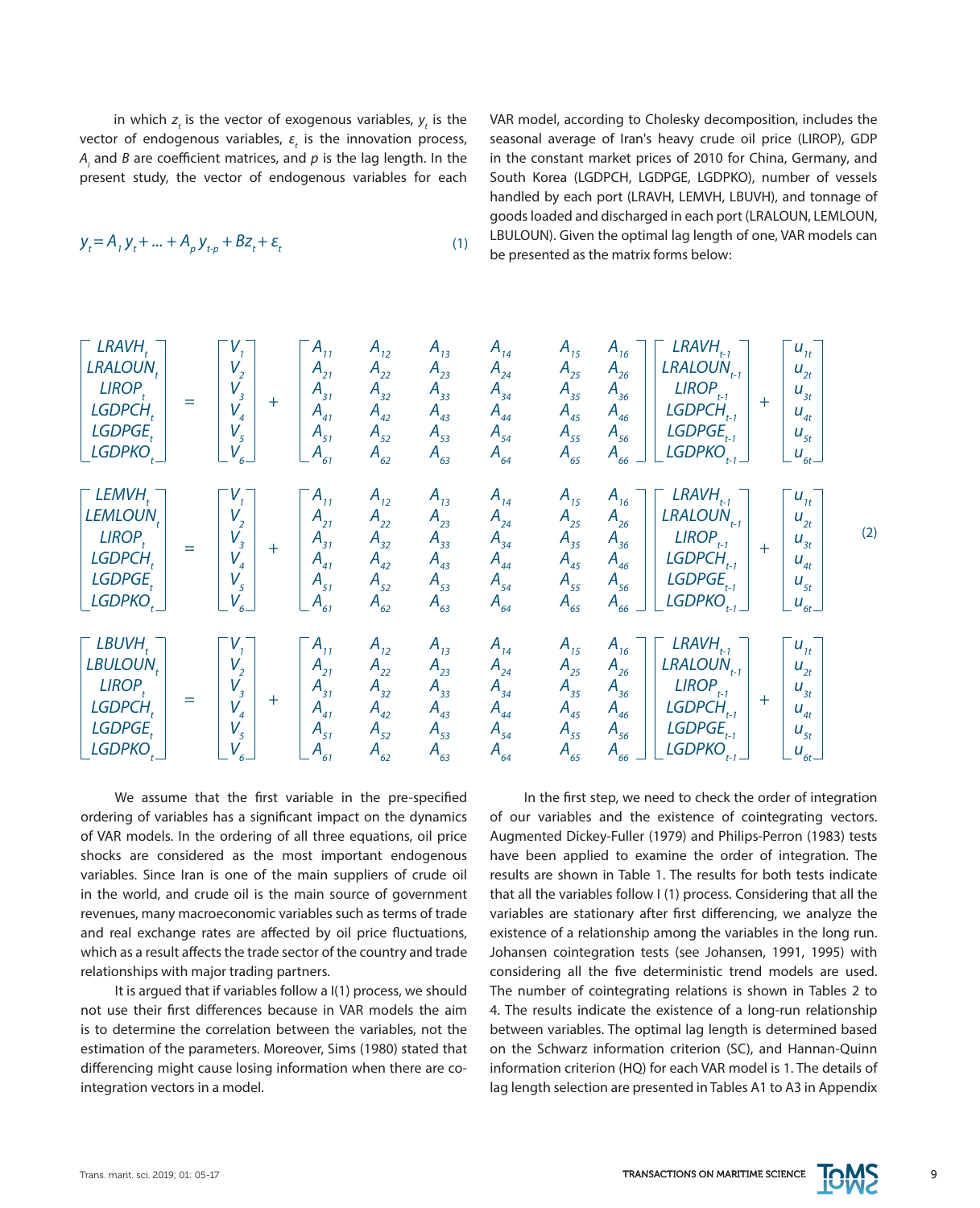A. The results of Impulse-Response Functions and Forecast Error Variance Decomposition tables for each VAR model are presented in the next section.

# 4. EMPIRICAL RESULTS

# 4.1. Unit Root Tests

As stated by Granger and Newbold (1974), if all the variables in a model have a unit root, the model will encounter spurious regression. In this study, both Augmented Dickey-Fuller and Philips-Perron tests have been applied to specify the integration order for each variable. Table 1 presents the results. Each test has been applied with and without trend. At 5 per cent significant level, the null hypothesis of a unit root test has been rejected in both tests. Referring to the results, the variables are stationary after the first differencing. Since all the variables have unit root,

#### Table 1.

Unit Root tests.

OLS<sup>3</sup> regressions cannot be used. If all variables are stationary after the first differencing, we can apply VAR econometric approach.

#### 4.2. Johansen Cointegration Test

Considering that the variables of the models follow a I(1) process, in a second step we analyze the existence of long-run relationships among these variables. In the present article, Johansen cointegration test is accomplished in order to determine long-run relationships between the seasonal average of Iran's heavy crude oil price, Gross Domestic Product in the constant market prices of 2010 for three Iran's major trading partners, and Iran's major ports throughput. The number of cointegrating relations for each VAR model is shown in Tables 2 to 4, at a 5 per cent significance level and using trace as well as maximal eigenvalue statistics. In order to specify the lag

|                |                    | <b>ADF</b>            |                       | <b>PP</b>            |                       | <b>Integration</b> |
|----------------|--------------------|-----------------------|-----------------------|----------------------|-----------------------|--------------------|
|                |                    | Without trend         | With trend            | Without trend        | With trend            | degree             |
| <b>LIROP</b>   | Level<br>1st diff. | $-2.18$<br>$-7.45*$   | $-1.77$<br>$-7.46*$   | $-2.20$<br>$-7.40*$  | $-1.86 - 7.43*$       | I(1)               |
| <b>LGDPCH</b>  | Level<br>1st diff. | $-3.19*$<br>$-5.55*$  | 1.37<br>$-6.17*$      | $-2.28$<br>$-5.44*$  | 0.61<br>$-6.17*$      | I(1)               |
| <b>LGDPGE</b>  | Level<br>1st diff. | $-0.35$<br>$-5.50*$   | $-2.95$<br>$-5.48*$   | $-0.41$<br>$-5.46*$  | $-2.53$<br>$-5.44*$   | I(1)               |
| <b>LGDPKO</b>  | Level<br>1st diff. | $-3.23*$<br>$-6.89*$  | $-2.97$<br>$-7.31*$   | $-3.08*$<br>$-6.84*$ | $-2.96$<br>$-7.25*$   | I(1)               |
| <b>LRAVH</b>   | Level<br>1st diff. | $-1.58$<br>$-10.91*$  | $-2.81$<br>$-10.84*$  | $-1.33$<br>$-11.81*$ | $-2.66$<br>$-11.79*$  | I(1)               |
| <b>LRALOUN</b> | Level<br>1st diff. | $-1.01$<br>$-11.35$   | $-2.71$<br>$-11.29$   | $-0.98$<br>$-12.06$  | $-2.51$<br>$-12.01$   | I(1)               |
| <b>LEMVH</b>   | Level<br>1st diff. | $-1.55$<br>$-9.68*$   | $-4.80*$<br>$-9.67*$  | $-2.24$<br>$-19.64*$ | $-4.95*$<br>$-20.97*$ | I(1)               |
| <b>LEMLOUN</b> | Level<br>1st diff. | $-3.10*$<br>$-13.09*$ | $-6.12*$<br>$-12.98*$ | $-2.91$<br>$-48.83*$ | $-6.20*$<br>$-49.44*$ | I(1)               |
| <b>LBUVH</b>   | Level<br>1st diff. | $-2.19$<br>$-9.24*$   | $-2.62$<br>$-9.14*$   | $-2.11$<br>$-9.34*$  | $-2.61$<br>$-9.22*$   | I(1)               |
| <b>LBULOUN</b> | Level<br>1st diff. | $-2.19$<br>$-9.98*$   | $-3.48*$<br>$-7.27*$  | $-2.03$<br>$-14.21*$ | $-3.51*$<br>$-16.71*$ | I(1)               |

**\*indicates the rejection of the null hypothesis of a unit root test at 5 per cent significance level.**

*3. Ordinary Least Squares.*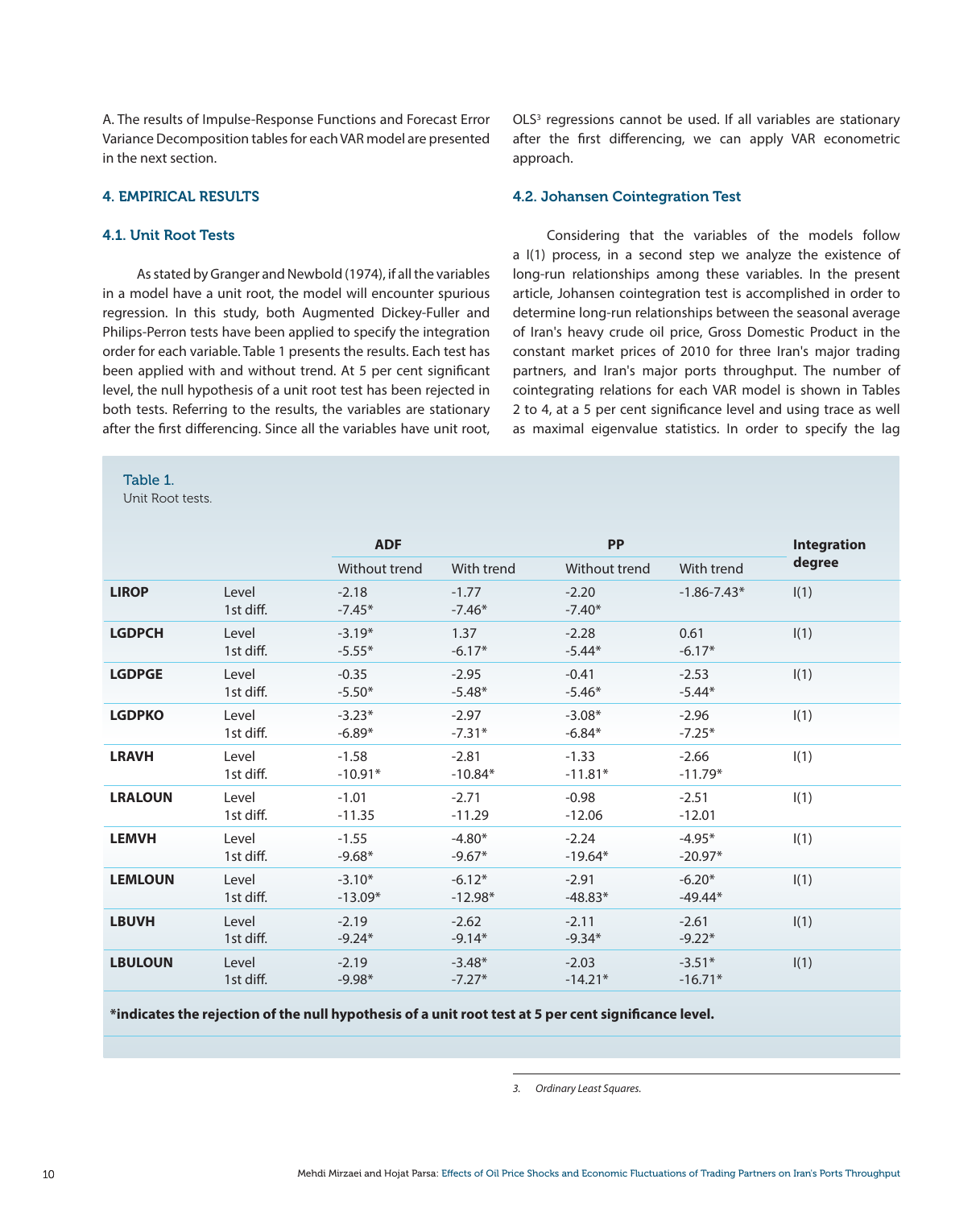length needed for Johansen cointegration test, variables are entered into a VAR model. The lag length is determined based on the Schwarz information criterion (SC) and Hannan-Quinn information criterion (HQ). According to the results, there are

strong long-run relationships among the variables. Therefore, we can evaluate the dynamics of the models over the long run using Forecast Error Variance Decomposition.

#### Table 2.

Johansen cointegration test for VAR model of Shahid Rajaei Port.

| Data Trend: | None         | None      | Linear    | Linear    | Quadratic |
|-------------|--------------|-----------|-----------|-----------|-----------|
| Test Type   | No Intercept | Intercept | Intercept | Intercept | Intercept |
|             | No Trend     | No Trend  | No Trend  | Trend     | Trend     |
| Trace       |              | 3.        |           |           |           |
| Max-Eig     |              | 3.        |           |           |           |
|             |              |           |           |           |           |

#### Table 3.

Johansen cointegration test for VAR model of Emam Khomeyni Port

| Data Trend: | None         | None      | Linear    | Linear    | <b>Ouadratic</b> |
|-------------|--------------|-----------|-----------|-----------|------------------|
| Test Type   | No Intercept | Intercept | Intercept | Intercept | Intercept        |
|             | No Trend     | No Trend  | No Trend  | Trend     | Trend            |
| Trace       |              | 4         | 4         |           |                  |
| Max-Eig     |              | 4         |           |           |                  |
|             |              |           |           |           |                  |

# Table 4.

Johansen cointegration test for VAR model of Bushehr Port.

| Data Trend: | None         | None      | Linear    | Linear    | Quadratic |
|-------------|--------------|-----------|-----------|-----------|-----------|
| Test Type   | No Intercept | Intercept | Intercept | Intercept | Intercept |
|             | No Trend     | No Trend  | No Trend  | Trend     | Trend     |
| Trace       |              |           | b         |           |           |
| Max-Eig     |              | 4         |           |           |           |

# 4.3. Impulse Response Functions

Impulse response functions indicate how each variable in a VAR model responds to the shocks. We trace the effects of a one-time shock to the seasonal average of Iran's heavy crude oil price as well as the real GDP of China, Germany, and South Korea on short-run values of the number of vessels handled by ports and the tonnage of goods loaded and discharged in Iran's major ports. The following subsections illustrate and explain IRFs for the VAR model of each port.

# **Shahid Rajaei Port**

As shown in Figure 4, the IRFs for Shahid Rajaei Port's throughput VAR model indicate that the initial shock in oil prices significantly increases both the number of vessels handled plus the tonnage of goods loaded and discharged in this port, which hits a peak after the third period. This implies increasing the seaborne trade of this port both regionally and internationally. Since this port is Iran's largest commercial port, such an impact is expected. Shocks to GDPs of China and South Korea increase Shahid Rajaei's port throughput marginally, while a shock to Germany's GDP decreases it in the short-run.

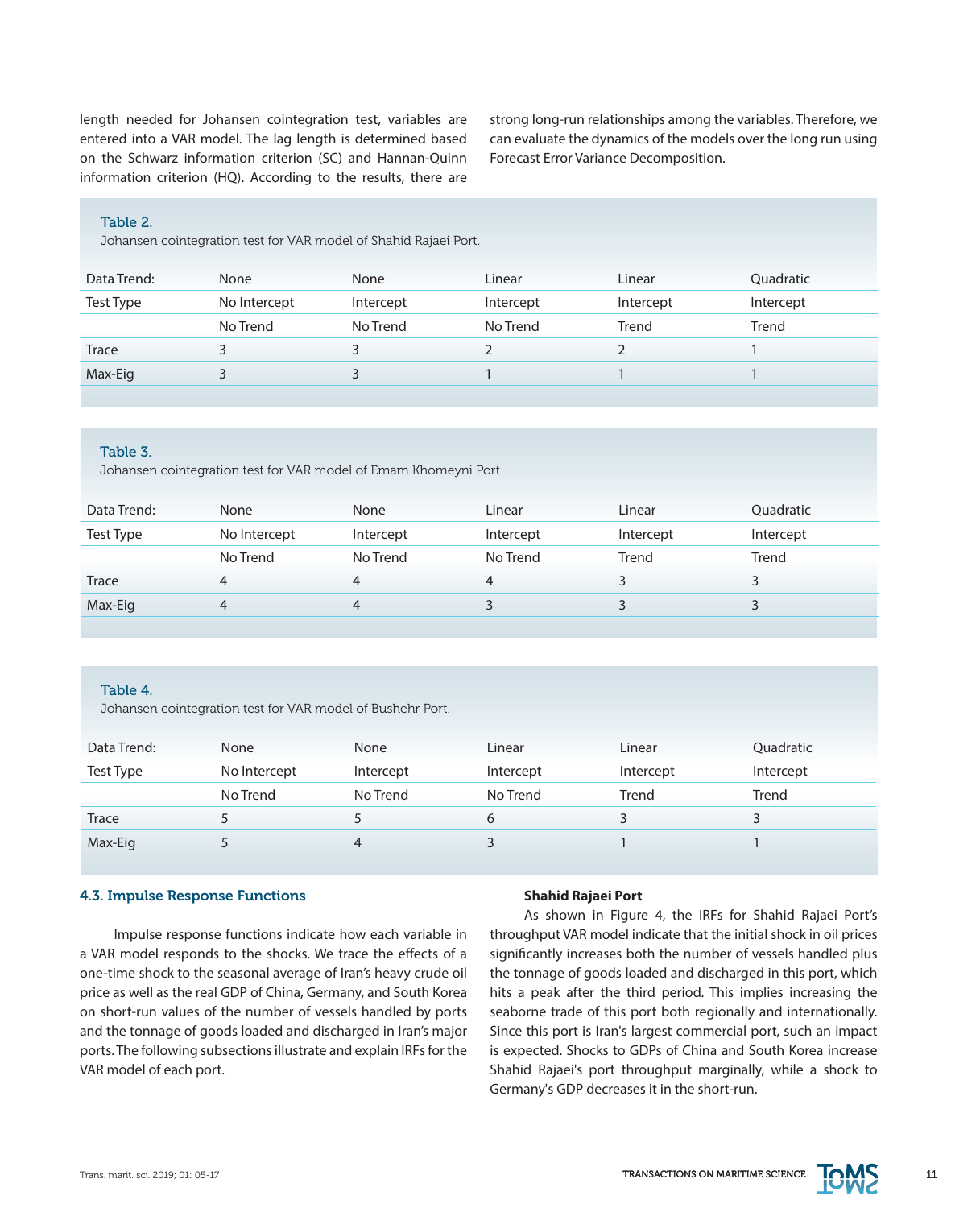

#### **Emam Khomeini Port**

Based on IRFs for Emam Khomeini port throughput shown in Figure 5, it can be seen that an increase in oil prices will increase the number of vessels handled by Emam Khomeini port; however, at the same time the tonnage of goods loaded and discharged in this port significantly decreases. This means that vessels calling at this port despite the larger number have lower deadweight tonnage. Since vessels with lower DWT are generally used in regional trade, it can be concluded that rising of oil prices in the short term will strengthen the seaborne trade of this port at the regional level. It can also be concluded that the imported goods at the time of rising oil prices are mainly industrial and expensive cargoes that have less volume than bulk commodities. Only an increase in China's GDP will increase the port throughput of Emam Khomeini port marginally, and the increase in the GDP of Korea and Germany reduces the throughput of the port in the short term.

#### **Bushehr Port**

Similar to the results for Emam Khomeini's port model, rising oil prices will increase the number of vessels handled by Bushehr port, but at the same time it reduces the tonnage of goods loaded and discharged in this port. Moreover, in this case it can be concluded that vessels calling at this port have a lower DWT; thus, seaborne trade of this port increases at the regional level. In addition, it can be determined that imported goods at the time of rising oil prices are mainly industrial and expensive cargoes. Initial shock to Germany's GDP increases the throughput of this port insignificantly in the first and second periods. The impact of China's and South Korea's GDP growth on the throughput of the Bushehr port is almost the same. In the short run, an increase in the GDPs of China and South Korea will increase the number of vessels handled by this port and slightly reduce the tonnage of goods loaded and discharged in this port. The results are shown in Figure 6.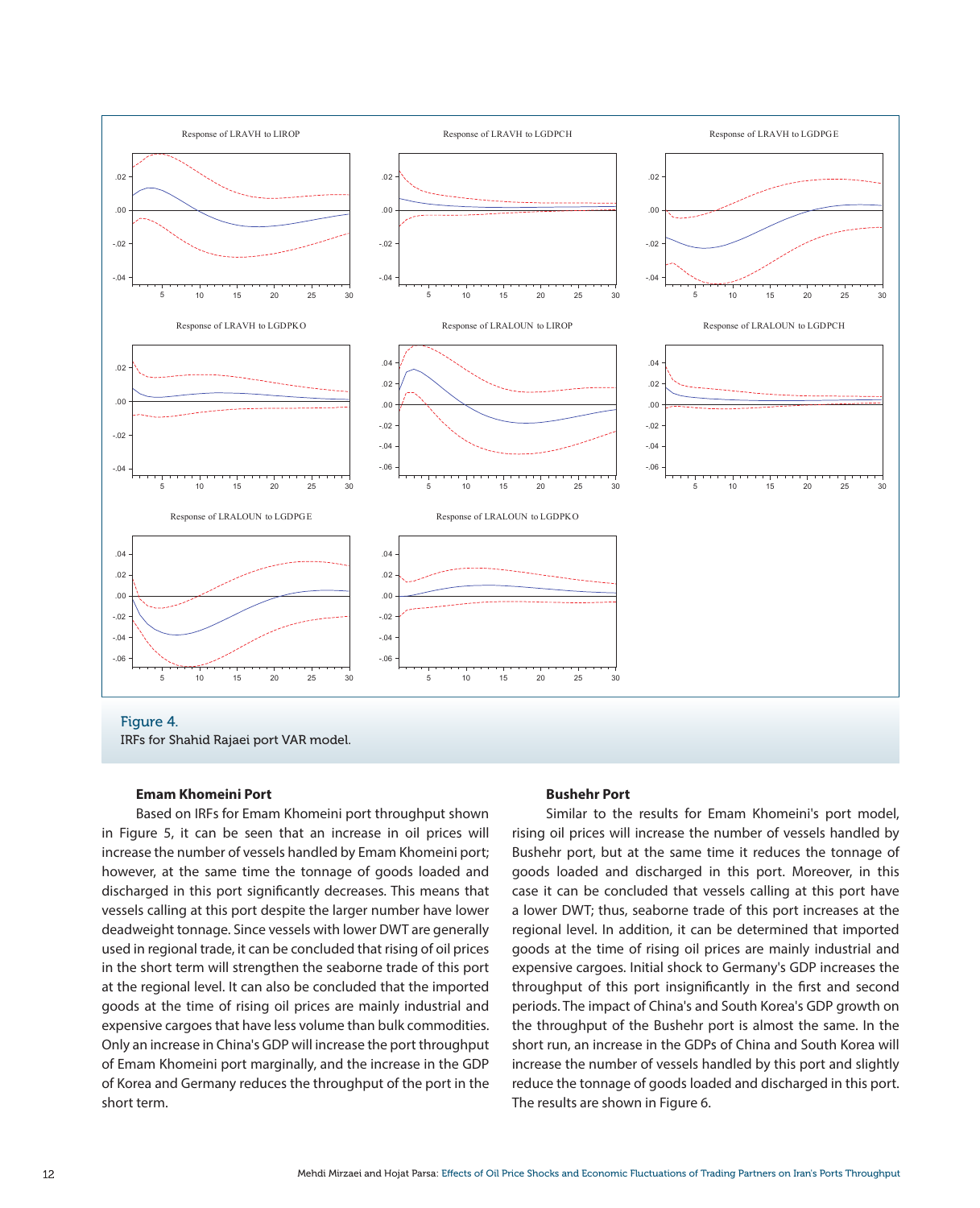

Figure 5. IRFs for Emam Khomeyni port VAR model.

# 4.4. Forecast Error Variance Decomposition

Forecast Error Variance Decomposition is a method for evaluating a VAR model's dynamics. This method examines the variations of dependent variables due to the shocks applied to a variable against the shocks applied to other variables. In this study, shocks applied to oil price variable transfer to other variables. Forecast Error Variance Decomposition specifies how much the effect of shocks is due to various factors. Furthermore, forecast error variance decomposition enables us to determine which variable is stronger in explaining the variability in the dependent variables over time. It also indicates how much of the future uncertainty of a time series is due to future shocks in other time series in the VAR system. The following subsections explain Forecast Error Variance Decomposition for each VAR model.

#### **Shahid Rajaei Port**

As shown in Table 5, the share of oil price fluctuations in explaining variations in the number of vessels handled by this port is low, which increases in the early periods, but decreases in the long run. The share of oil price volatility in explaining the variations in the tonnage of goods loaded and unloaded in Shahid Rajaei port is low in the early periods, but then after several periods, it increases significantly. In explaining the variations in Shahid Rajaei port throughput, fluctuations in Germany's GDP have a stronger short- and long-run role compared to fluctuations in China's and South Korea's GDPs. The share of Germany's GDP in explaining changes in the tonnage of goods loaded and discharged in this port is remarkable in the long run. Since Germany has always been the largest trade partner of Iran among the industrialized economies, it can be concluded that this port is affected by technology and investment spillovers, which in the long run contribute to the country's economic development and will increase the throughput of this port.

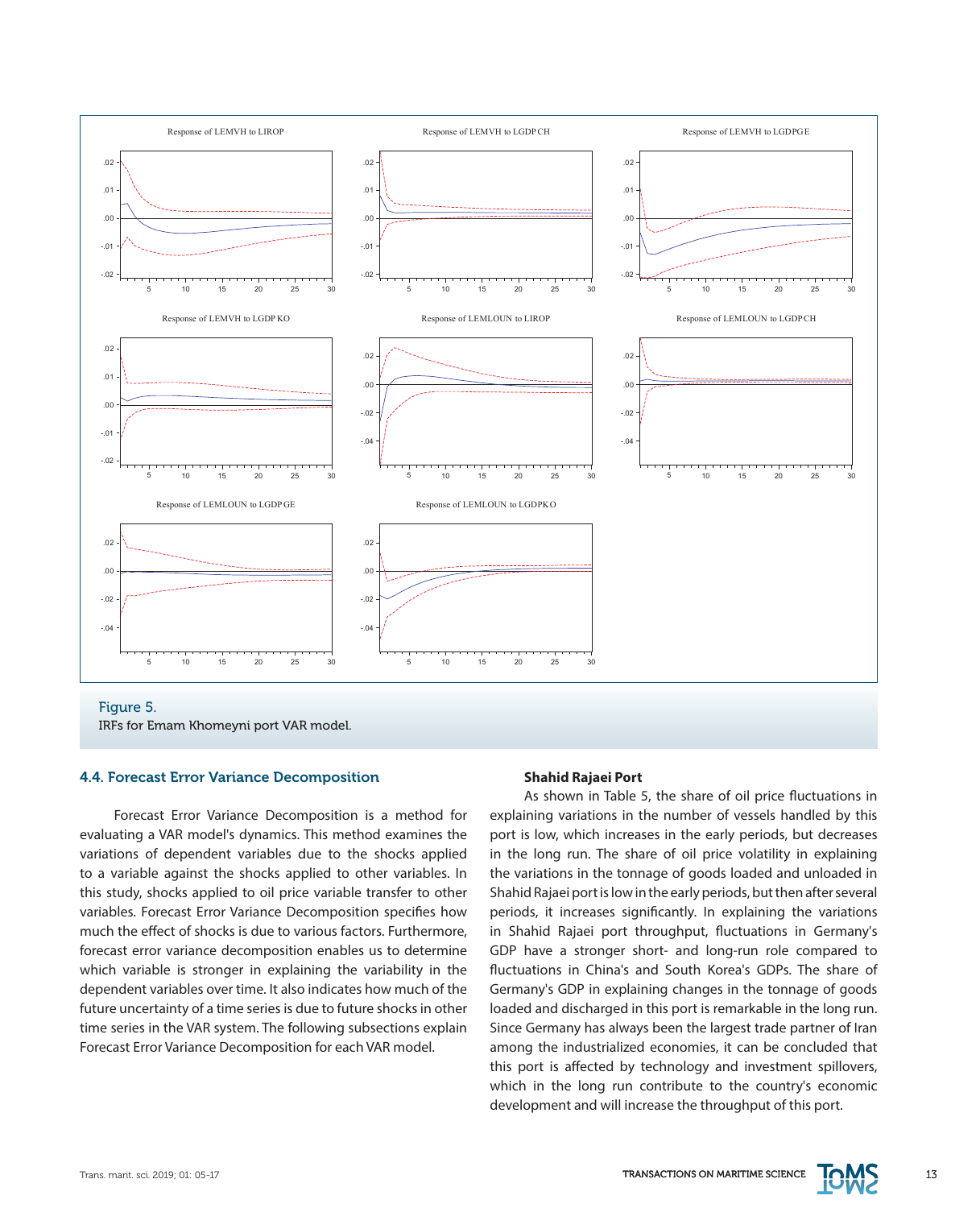

# Figure 6.

IRFs for Bushehr port VAR model.

# Table 5.

Variance Decomposition of LRAVH and LRALOUN.

| Quarter                                   | <b>LIROP</b>                            | <b>LGDPCH</b> | <b>LGDPGE</b> | <b>LGDPKO</b> | <b>LRAVH</b> | <b>LRALOUN</b> |  |  |
|-------------------------------------------|-----------------------------------------|---------------|---------------|---------------|--------------|----------------|--|--|
|                                           | <b>Variance Decomposition of LRAVH:</b> |               |               |               |              |                |  |  |
| $\mathbf{1}$                              | 1.45                                    | 0.93          | 4.95          | 1.16          | 91.48        | 0.00           |  |  |
| 4                                         | 5.37                                    | 1.24          | 13.41         | 0.93          | 77.13        | 1.89           |  |  |
| 8                                         | 6.50                                    | 1.27          | 25.56         | 1.05          | 63.45        | 2.14           |  |  |
| 12                                        | 6.07                                    | 1.25          | 31.93         | 1.57          | 56.91        | 2.24           |  |  |
| <b>Variance Decomposition of LRALOUN:</b> |                                         |               |               |               |              |                |  |  |
| 1                                         | 2.19                                    | 3.51          | 0.12          | 0.001         | 7.33         | 86.82          |  |  |
| 4                                         | 18.90                                   | 2.99          | 12.12         | 0.03          | 5.53         | 60.40          |  |  |
| 8                                         | 18.68                                   | 2.62          | 29.98         | 0.65          | 4.25         | 43.79          |  |  |
| 12                                        | 16.08                                   | 2.47          | 38.76         | 1.79          | 3.67         | 37.21          |  |  |
|                                           |                                         |               |               |               |              |                |  |  |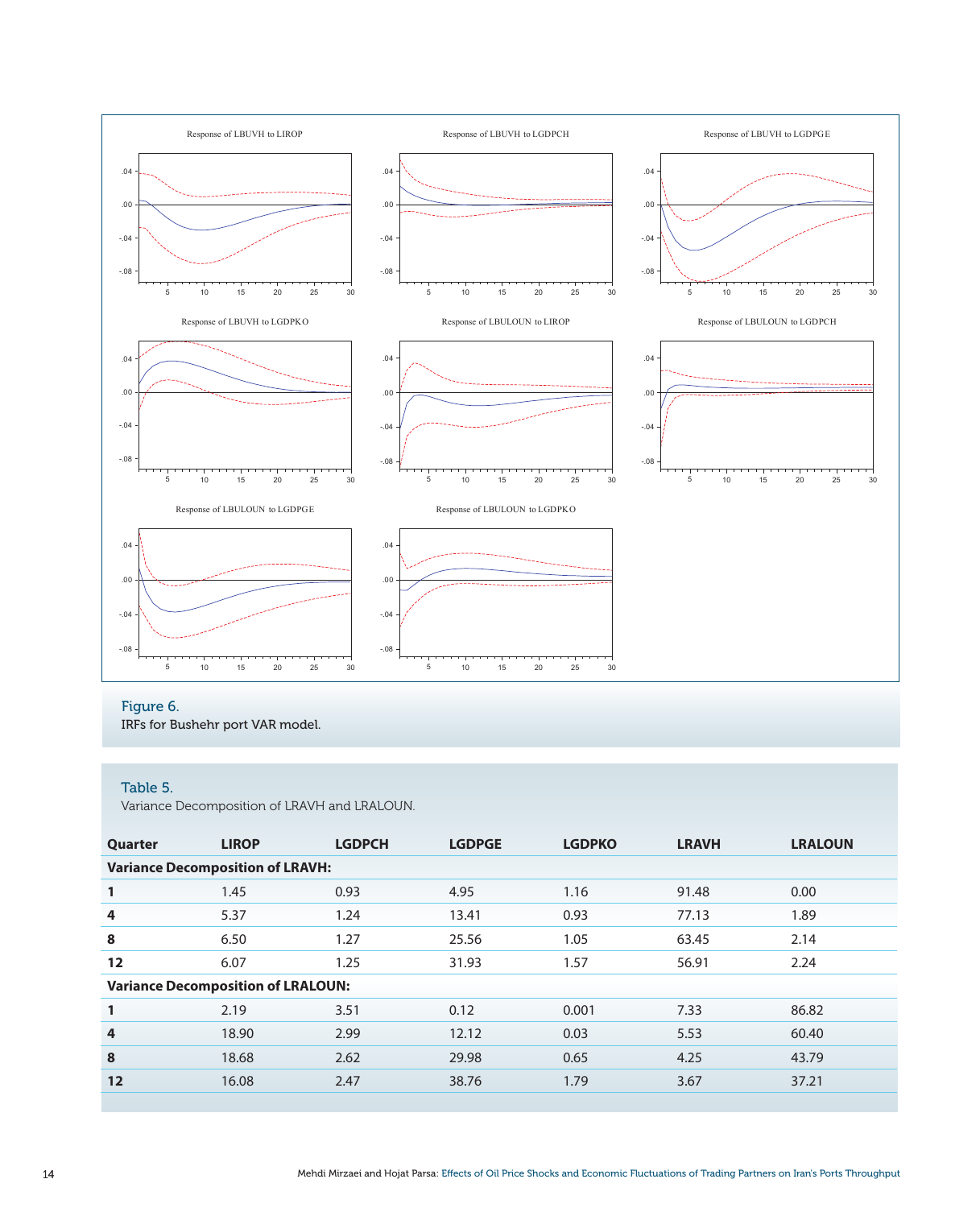#### Table 6.

Variance Decomposition of LEMVH and LEMLOUN.

| Quarter      | <b>LIROP</b>                              | <b>LGDPCH</b> | <b>LGDPGE</b> | <b>LGDPKO</b> | <b>LEMVH</b> | <b>LEMLOUN</b> |  |  |
|--------------|-------------------------------------------|---------------|---------------|---------------|--------------|----------------|--|--|
|              | <b>Variance Decomposition of LEMVH:</b>   |               |               |               |              |                |  |  |
| 1            | 0.48                                      | 1.39          | 0.57          | 0.15          | 97.39        | 0.00           |  |  |
| 4            | 0.99                                      | 1.47          | 9.05          | 0.43          | 83.83        | 4.20           |  |  |
| 8            | 2.22                                      | 1.62          | 14.48         | 1.13          | 76.64        | 3.88           |  |  |
| 12           | 3.88                                      | 1.80          | 16.41         | 1.66          | 72.46        | 3.76           |  |  |
|              | <b>Variance Decomposition of LEMLOUN:</b> |               |               |               |              |                |  |  |
| $\mathbf{1}$ | 3.78                                      | 0.03          | 0.021         | 1.68          | 30.38        | 64.07          |  |  |
| 4            | 3.69                                      | 0.16          | 0.029         | 6.10          | 30.69        | 59.31          |  |  |
| 8            | 4.32                                      | 0.27          | 0.04          | 7.53          | 29.94        | 58.87          |  |  |
| 12           | 4.63                                      | 0.39          | 0.10          | 7.67          | 29.72        | 57.46          |  |  |
|              |                                           |               |               |               |              |                |  |  |

#### Table 7.

Variance Decomposition of LBUVH and LBULOUN.

| Quarter      | <b>LIROP</b>                              | <b>LGDPCH</b> | <b>LGDPGE</b> | <b>LGDPKO</b> | <b>LBUVH</b> | <b>LBULOUN</b> |  |  |
|--------------|-------------------------------------------|---------------|---------------|---------------|--------------|----------------|--|--|
|              | <b>Variance Decomposition of LBUVH:</b>   |               |               |               |              |                |  |  |
| $\mathbf{1}$ | 0.14                                      | 2.59          | 0.00          | 0.42          | 96.83        | 0.00           |  |  |
| 4            | 0.35                                      | 2.32          | 12.99         | 7.19          | 76.83        | 0.29           |  |  |
| 8            | 4.16                                      | 1.63          | 27.54         | 13.75         | 52.57        | 0.32           |  |  |
| 12           | 8.30                                      | 1.33          | 29.73         | 15.38         | 44.96        | .026           |  |  |
|              | <b>Variance Decomposition of LBULOUN:</b> |               |               |               |              |                |  |  |
| 1            | 5.02                                      | 0.95          | 0.61          | 0.37          | 13.66        | 79.38          |  |  |
| 4            | 4.21                                      | 1.05          | 4.59          | 0.64          | 21.29        | 68.18          |  |  |
| 8            | 4.29                                      | 1.28          | 13.45         | 1.23          | 19.35        | 60.38          |  |  |
| 12           | 5.35                                      | 1.35          | 17.63         | 2.24          | 18.15        | 55.24          |  |  |

# **Emam Khomeini Port**

Table 6 shows the results of Forecast Error Variance Decomposition for the VAR model of Emam Khomeini port. Although the share of oil price fluctuations in explaining changes in the throughput of Emam Khomeini port increases over time, it is much lower in comparison with Shahid Rajaei port. The share of Germany's GDP in the explanation of changes in the number of vessels handled by the port increases dramatically, but this share is very low and below 1 per cent in explaining the variations in the tonnage of goods loaded and discharged in this port. Besides, the share of China's and South Korea's GDPs, although rising are not significant. Indeed, most of the fluctuations of Emam Khomeini port throughput are explained by their own past shocks. The reason is that raw materials and agricultural commodities, which are the primary requirements of the country, account for the highest share of the goods loaded and discharged in this port, while the share of industrial goods and containers is much lower. Therefore, regardless of the changes in oil prices and the increase or decrease in oil revenues, raw materials and agricultural commodities have always been imported to the extent required in all circumstances.

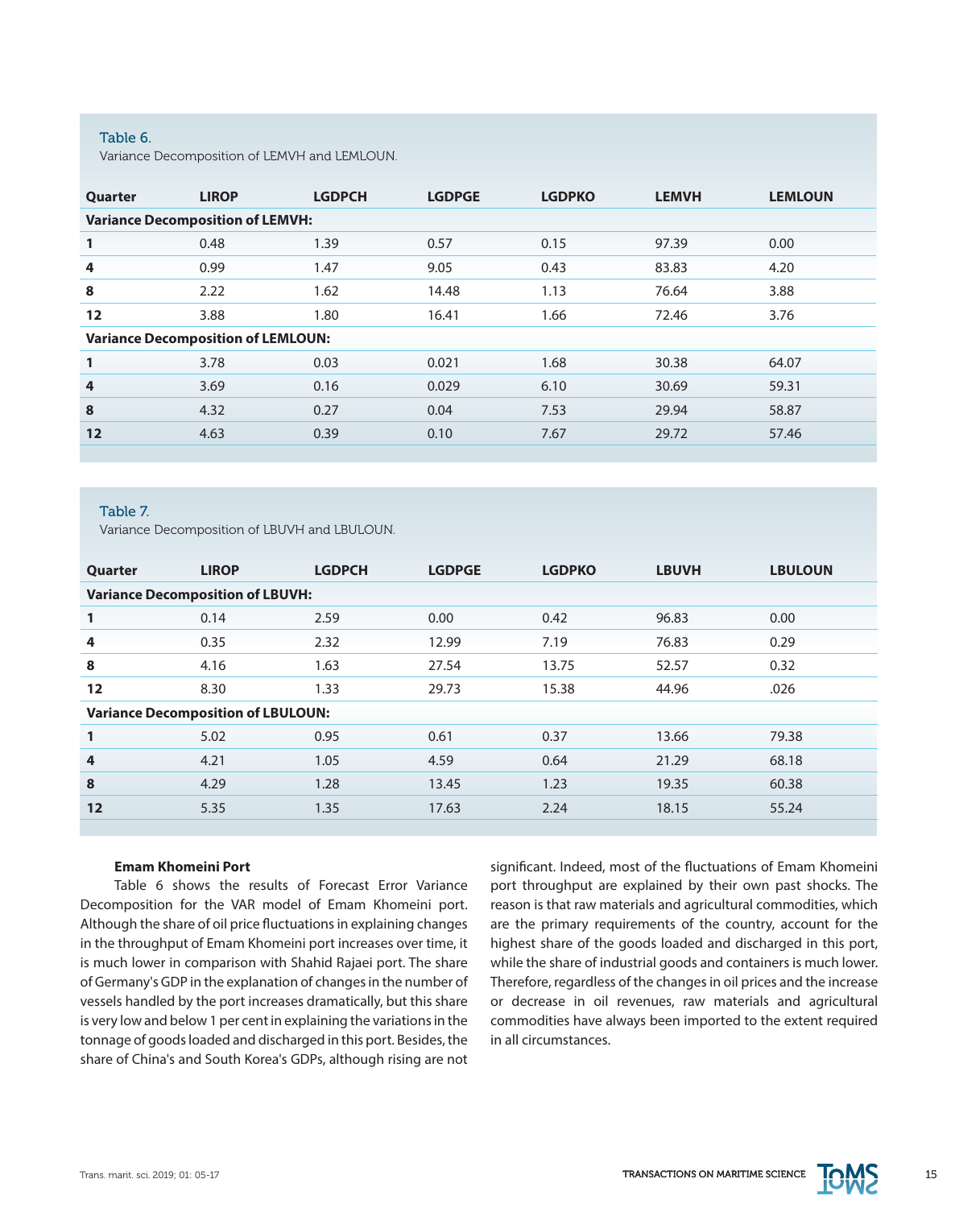#### **Bushehr Port**

Similar to the port of Emam Khomeini, the share of oil price fluctuations in the explanation of changes in the throughput of Bushehr port increases over time; however, in the long run this increase is much lower compared to Shahid Rajaei port. In the long run, the share of South Korea's GDP in explaining the fluctuations of the number of vessels handled by Bushehr port increases rapidly, but this share is modest in explaining the variations of the tonnage of goods loaded and discharged in this port and does not change considerably over time. Like Shahid Rajaei port, the share of fluctuations in Germany's GDP in explaining the changes in the throughput of Bushehr port is low in the early periods, but increases considerably in the long run. Consequently, Bushehr port benefits from the technology and investment spillovers over time. The share of China's GDP is marginal in both the short and long run, and does not change significantly over time. The results are shown in Table 7.

# 5. CONCLUSIONS AND POLICY DISCUSSION

In the present research, an attempt was made to estimate the effects of oil price shocks on port throughput in the three major ports in Iran, i.e. Shahid Rajaei, Emam Khomeini, and Bushehr, through economic fluctuations of the three major trading partners. The number of vessels handled by each port and the tonnage of goods loaded and discharged in each port were chosen as indicators of port throughput. Besides, the seasonal average of Iran's heavy crude oil price was selected as the indicator of oil price shocks, and GDP in constant prices of 2010 was chosen as the indicator of economic fluctuations of Iran's major trading partners. The sample of trading partners consists of three countries: China, South Korea, and Germany. The data used in this study was quarterly, covering the period from 1999 Q2 to 2018 Q1. We applied the vector autoregressive (VAR) approach using Cholesky decomposition.

Analysis of the Impulse Response functions for each VAR model shows that in the short run and with increasing oil revenues, seaborne trade will be further directed towards Shahid Rajaei Port as the largest commercial port in Iran. Rising oil revenues in the short term will change the combination of goods loaded and discharged in the ports of Emam Khomeini and Bushehr. Furthermore, the results of forecast error variance decomposition tables show that in the long run the share of oil price fluctuations in explaining the variations of Shahid Rajaei port throughput is higher than the other two ports. In addition, these tables show that fluctuations in Emam Khomeini port throughput are also explained by changes in the past values of the dependent variables. Besides, the results of forecast error variance decomposition indicated that the share of China's and

South Korea's GDP fluctuations in explaining the changes in the throughput of Iran ports in the short and long term are low and do not change considerably over time. However, the share of Germany's GDP fluctuations in explaining the variations in the port throughput of Shahid Rajaei and Bushehr ports are low in the short run, but in the long run will increase dramatically. Indeed, the results of the research prove the fact that by increasing GDP the macroeconomic system tends to be more open. On the other hand, increasing oil revenues results in GDP growth. There is a close relationship between GDP, containerized cargo trade, and open macroeconomic systems. Consequently, increases in oil revenues cause an increase in the volume of industrial and containerized seaborne cargo trade. Actually, economic growth deceleration causes a decline in merchandise trade, increased trade policy uncertainty, and the negative impact of low-price commodities trade on export earnings. According to the results of the models, the policy suggestions include:

Permanent monitoring of fluctuations in oil prices and prospects in this market.

Ports specialization is one of the prerequisites for the attainment of the fourth generation of ports. Considering the need of the country to attain the fourth generation of ports, the specialization of Shahid Rajaei and Bushehr ports in handling industrial commodities and containers, and the specialization of Emam Khomeini port in handling bulk commodities as well as raw materials are proposed in order to increase the throughput of these ports.

Increasing the seaborne trade volume with industrial economies.

# APPENDIX A. LAG LENGTH SELECTION

The optimal lag length for each VAR model is determined based on the Schwarz information criterion (SC) and Hannan-Quinn information criterion (HQ). The results are reported in Tables A.1 to A.3.

#### Table A.1

Optimal lag length for VAR model of Shahid Rajaei Port.

| Lag           | <b>SC</b>    | HO           |
|---------------|--------------|--------------|
| O             | $-13.28907$  | $-24.88955*$ |
|               | $-23.86283$  | $-22.40962$  |
| $\mathcal{P}$ | $-21.12502$  | $-13.52347$  |
| 3             | $-25.82712*$ | $-25.50358$  |
|               | $-24.75356$  | $-24.17214$  |
|               |              |              |